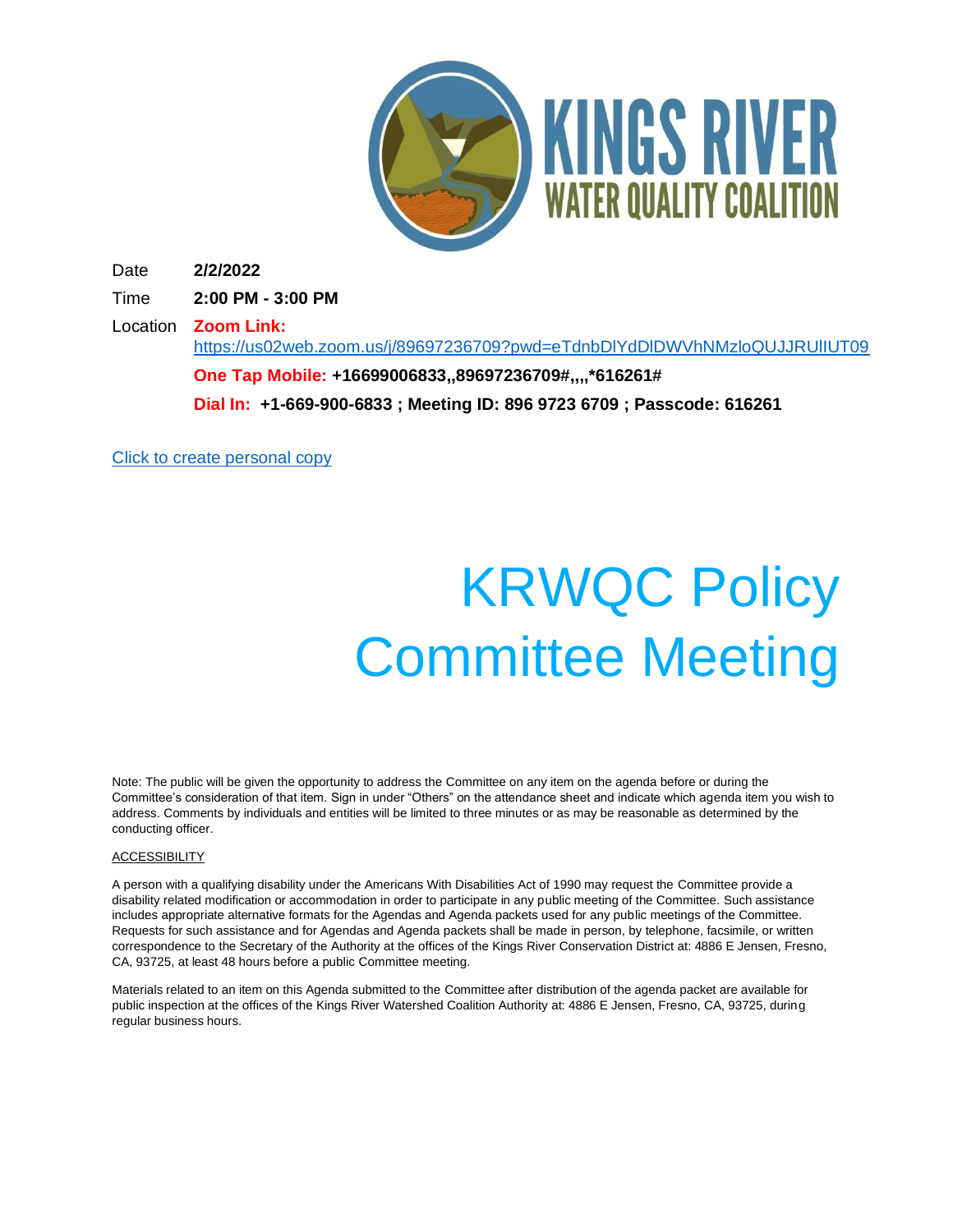## **Agenda - 2 February 2022**

| 1            | <b>CONVENE</b>                                                                                                                                                                                         |
|--------------|--------------------------------------------------------------------------------------------------------------------------------------------------------------------------------------------------------|
|              | The meeting will be called to order and a quorum established.                                                                                                                                          |
| $\mathbf{2}$ | <b>Additions to or Deletions from the Agenda</b>                                                                                                                                                       |
|              | Matters may be added to the agenda only as permitted by the Brown Act.<br>Matters may be deleted from the agenda for any reason.                                                                       |
| 3            | <b>Public Presentation</b>                                                                                                                                                                             |
|              | Presentations by the Public on matters under the jurisdiction of the Committee,<br>whether on the agenda or not, limited to a timeframe set by the Committee<br>Chair.                                 |
| 4            | <b>Approval of Minutes</b>                                                                                                                                                                             |
|              | The Committee will consider approving the January 19, 2022 Policy Committee<br>Meeting minutes.                                                                                                        |
| 5            | <b>Recommendation to Board Regarding Hiring Consultants</b>                                                                                                                                            |
|              | The Committee will be asked to consider recommending to the Finance<br>Committee and full Board that the Board approve hiring and paying for<br>legislative consultant services from The Gualco Group. |
| 6            | <b>Closed Session</b>                                                                                                                                                                                  |
|              | The Committee will adjourn to Closed Session pursuant to Government Code<br>Section 54956.9(d)(2) to confer with legal counsel regarding exposure to one<br>potential matter of litigation.            |
| 7            | <b>Return to Open Session/Report Action</b>                                                                                                                                                            |
|              | The Committee will return to Open Session and report out any reportable action<br>taken in Closed Session.                                                                                             |
| 8            | <b>Staff Updates</b>                                                                                                                                                                                   |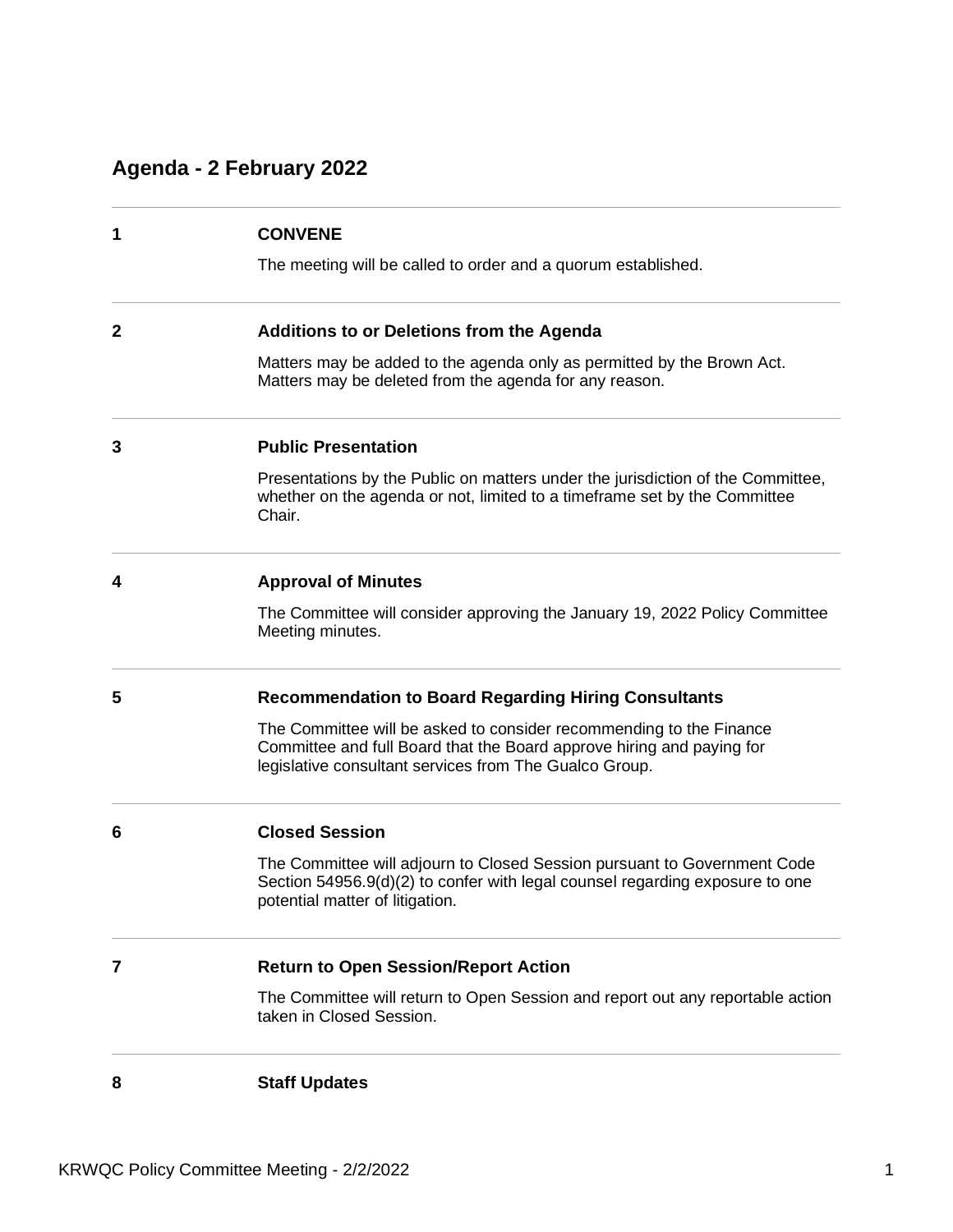- 1. General Updates of Relevance to Policy Committee, including but not limited to membership matters and regulatory matters,
- 2. The Committee will be given information on and related to, and may take action regarding, documents and positions related to participation in the Kings Water Alliance - a Management Zone for Nitrate Compliance under the CV-SALTS Nitrate Control Program. Other matters related to Management Zones generally may be discussed and acted on as well.

#### **9 Teleconference KRWQC Board Meetings**

In accordance with the authority granted by the KRWQC Board at their October 19, 2021 Regular Meeting, the Committee will consider taking action to determine that, for the next 30 days, the KRWQC Board will continue to meet remotely via teleconference/webconference as provided for in Government Code Section 54953(e), finding either/both that:

- 1. A declared state of emergency exists and the state of emergency continues to directly impact the ability of the members to meet safely in person, and/or
- 2. State or Local officials continue to impose or recommend measures to promote social distancing.

If the Committee does not take this action, the next meeting of the Board will be in-person.

#### **10 Teleconference KRWQC Policy Committee Meetings**

The Committee may decide to take action to continue teleconference/webconference meetings as provided for in Government Code Section 54953(e), finding either/both that:

- 1. A declared state of emergency exists and the state of emergency continues to directly impact the ability of the members to meet safely in person, and/or
- 2. State or Local officials continue to impose or recommend measures to promote social distancing.

If the Committee does not take this action, their next meeting will be in-person.

#### **11 Next Meeting and Agenda Items**

The Committee will discuss any needed changes regarding meeting dates and/or times, and may add agenda items for the next meeting.